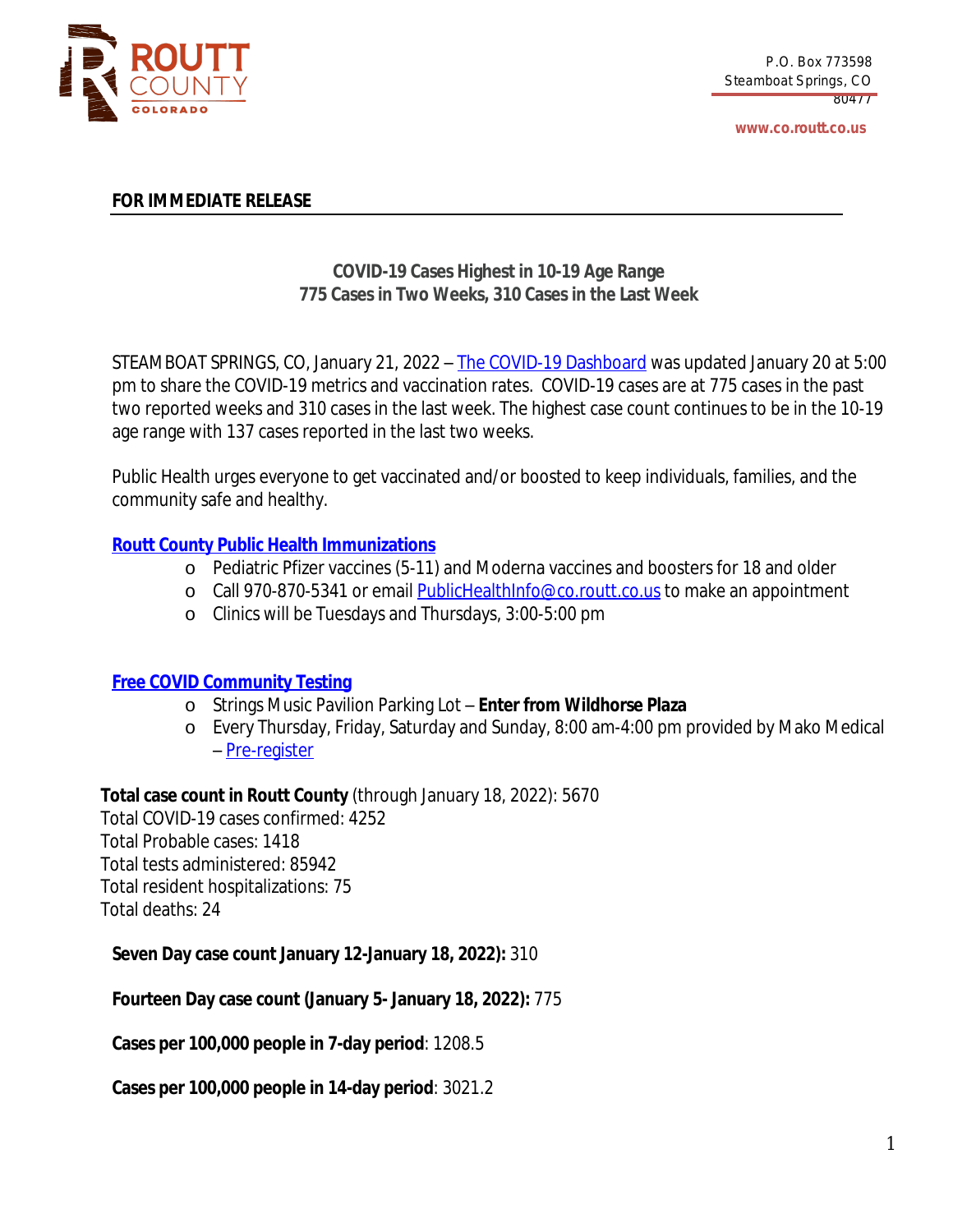

#### **www.co.routt.co.us**

**Percent Test Positivity per Dial 3.0 (fourteen day)**: 15%

**Total visitor cases in a one-week period:** 36

**Total visitor cases in two-week period:** 123

**Total tests administered in a one-week period:** 2234

**Total tests administered in a two-week period**: 5140

**Routt County Resident COVID-19 Hospitalizations (one week):** 1-4

**Routt County Resident COVID-19 Hospitalizations (two weeks):** 1-4

**Current COVID-19 Hospitalizations at UCHealth Yampa Valley Medical Center (one week):** 1-4

**Current COVID-19 Hospitalizations at UCHealth Yampa Valley Medical Center (two weeks):** 5-9

Hospitalizations are presented as a range to protect the identity of cases. Zero hospitalizations will be shown as such.

**Vaccine Distribution in Routt County:** Vaccination data comes from the Colorado Immunization Information System, CIIS. This data is specific to Routt County residents independent of where they received their vaccine and does not include vaccine doses delivered by Routt County providers to non-Routt County residents.

**Routt Residents (all ages) received at least one Dose:** 22948, 89% **Routt Residents (all ages) completed vaccine series:** 19424, 76% **Routt Residents 12+ received at least one dose:** 21976, 98% **Routt Residents 12+ completed vaccine series:** 18669, 83% **Routt Residents Ages 5-11 received at least one dose:** 969, 48% **Routt Residents Ages 5-11 completed vaccine series:** 753, 38% 89% of Routt County's 70+ population have completed the vaccine series.

## **Vaccination Rates by Geography**

Disclaimer: Geographic information is based upon the demographic data in CIIS. Some records have missing or incomplete addresses unable to be attributed to a specific geographic area in Routt County.

| <b>Estimated Vaccination Rates by Region</b> |                   |                            |  |
|----------------------------------------------|-------------------|----------------------------|--|
| City                                         | % received 1 dose | % completed Vaccine Series |  |
| North Routt                                  | 77%               | 70%                        |  |